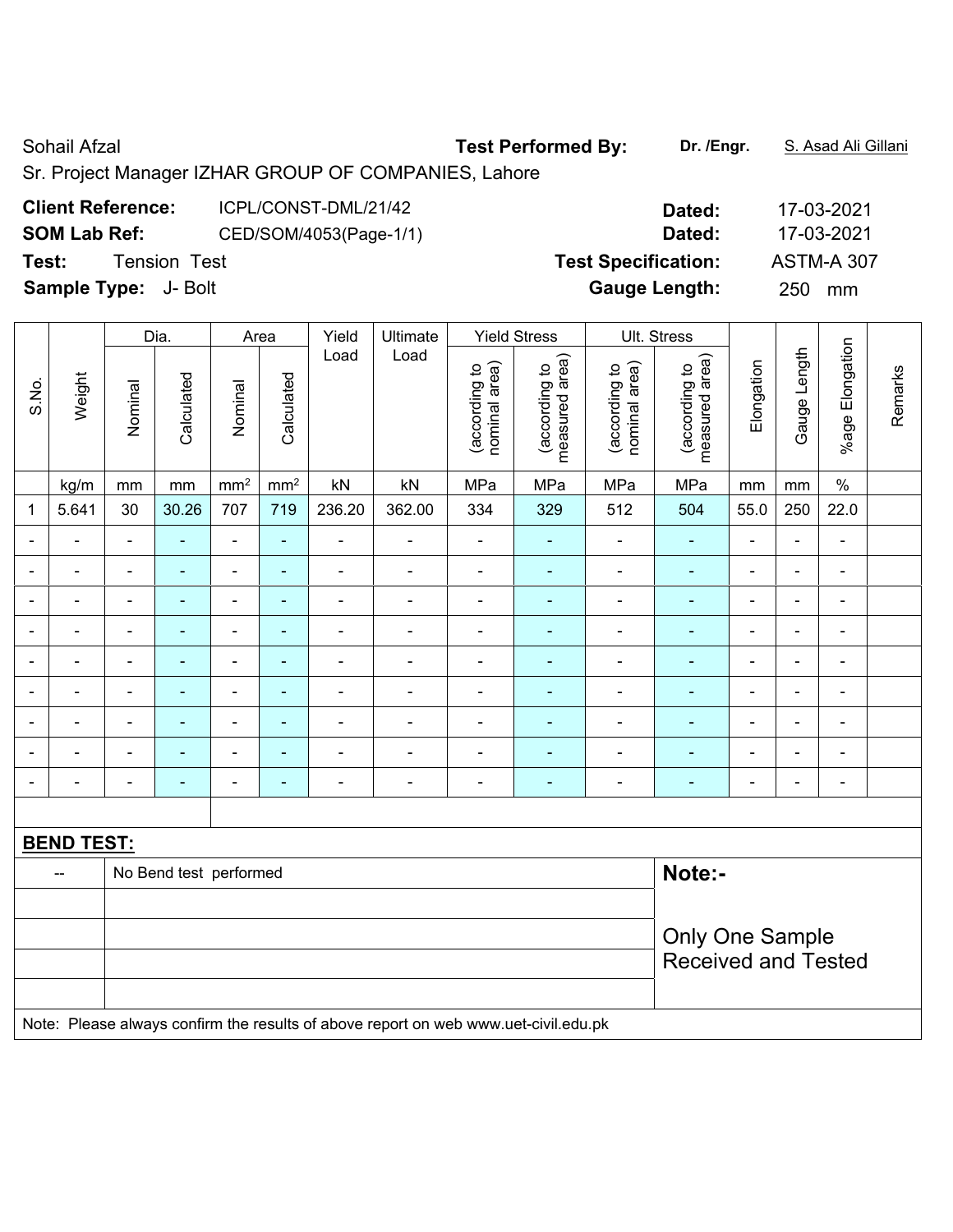Sohail Afzal **Test Performed By:** Dr. /Engr. **S. Asad Ali Gillani** Sohail Afzal Sr. Project Manager IZHAR GROUP OF COMPANIES, Lahore

| <b>Client Reference:</b> | ICPL/CONST-DML/21/42 |
|--------------------------|----------------------|

**SOM Lab Ref:** CED/SOM/4053(Page-2/2) **Dated:** 17-03-2021

**Test:** Tension Test **Test Specification:** ASTM-A 307

**Sample Type:** J- Bolt **Gauge Length:** 250 mm

|                |                   |                        | Dia.                     | Area            |                 | Yield                        | Ultimate                                                                            | <b>Yield Stress</b>            |                                 |                                | Ult. Stress                     |                |                |                              |         |
|----------------|-------------------|------------------------|--------------------------|-----------------|-----------------|------------------------------|-------------------------------------------------------------------------------------|--------------------------------|---------------------------------|--------------------------------|---------------------------------|----------------|----------------|------------------------------|---------|
| S.No.          | Weight            | Nominal                | Calculated               | Nominal         | Calculated      | Load                         | Load                                                                                | nominal area)<br>(according to | measured area)<br>(according to | nominal area)<br>(according to | measured area)<br>(according to | Elongation     | Gauge Length   | %age Elongation              | Remarks |
|                | kg/m              | mm                     | mm                       | mm <sup>2</sup> | mm <sup>2</sup> | kN                           | kN                                                                                  | MPa                            | MPa                             | MPa                            | MPa                             | mm             | mm             | $\%$                         |         |
| 1              | 3.595             | 25                     | 24.15                    | 491             | 458             | 198.20                       | 302.20                                                                              | 404                            | 433                             | 616                            | 660                             | 50.0           | 250            | 20.0                         |         |
|                |                   | ä,                     | $\blacksquare$           | ä,              | $\blacksquare$  | $\qquad \qquad \blacksquare$ | $\blacksquare$                                                                      | $\blacksquare$                 | ä,                              | $\blacksquare$                 | ÷,                              | ÷,             | ä,             | ä,                           |         |
|                |                   | L,                     | ÷                        | ÷               | $\blacksquare$  | $\blacksquare$               | $\overline{\phantom{a}}$                                                            | $\blacksquare$                 | ÷,                              | Ē,                             | $\blacksquare$                  | $\blacksquare$ |                | $\blacksquare$               |         |
| $\blacksquare$ |                   | $\blacksquare$         | $\overline{\phantom{0}}$ | $\overline{a}$  | $\blacksquare$  | $\qquad \qquad \blacksquare$ | $\overline{\phantom{a}}$                                                            | $\blacksquare$                 | $\qquad \qquad \blacksquare$    | $\blacksquare$                 | $\blacksquare$                  | $\blacksquare$ | $\blacksquare$ | $\qquad \qquad \blacksquare$ |         |
| $\blacksquare$ |                   | $\blacksquare$         | $\blacksquare$           | ÷               | $\blacksquare$  | $\blacksquare$               | $\overline{\phantom{a}}$                                                            | $\qquad \qquad \blacksquare$   | ٠                               | $\overline{\phantom{a}}$       | ٠                               | $\blacksquare$ | $\blacksquare$ | $\blacksquare$               |         |
| $\blacksquare$ | ۰                 | ä,                     | ٠                        | ÷,              | ÷               | $\blacksquare$               | $\overline{\phantom{a}}$                                                            | $\blacksquare$                 | ÷                               | Ē,                             | ٠                               | $\blacksquare$ | $\blacksquare$ | $\blacksquare$               |         |
| ÷              |                   | $\blacksquare$         | $\blacksquare$           | $\blacksquare$  | $\blacksquare$  | $\blacksquare$               | $\overline{\phantom{a}}$                                                            | $\blacksquare$                 | ÷                               | $\blacksquare$                 | $\blacksquare$                  | $\blacksquare$ | $\blacksquare$ | $\blacksquare$               |         |
|                |                   | $\overline{a}$         | ۰                        | $\blacksquare$  | $\blacksquare$  |                              | ÷                                                                                   | $\blacksquare$                 |                                 | ۰                              | $\blacksquare$                  |                | $\equiv$       | $\blacksquare$               |         |
|                |                   |                        |                          | $\blacksquare$  |                 |                              | ÷                                                                                   | $\blacksquare$                 |                                 | Ē,                             | $\blacksquare$                  |                |                | $\blacksquare$               |         |
| $\blacksquare$ |                   | Ē,                     | ÷                        | ÷               | $\blacksquare$  | ۰                            | $\overline{\phantom{a}}$                                                            | $\blacksquare$                 | ٠                               | $\overline{\phantom{a}}$       | ÷                               | $\blacksquare$ | $\blacksquare$ | $\blacksquare$               |         |
|                |                   |                        |                          |                 |                 |                              |                                                                                     |                                |                                 |                                |                                 |                |                |                              |         |
|                | <b>BEND TEST:</b> |                        |                          |                 |                 |                              |                                                                                     |                                |                                 |                                |                                 |                |                |                              |         |
|                | --                |                        | No Bend test performed   |                 |                 |                              |                                                                                     |                                |                                 |                                | Note:-                          |                |                |                              |         |
|                |                   |                        |                          |                 |                 |                              |                                                                                     |                                |                                 |                                |                                 |                |                |                              |         |
|                |                   | <b>Only One Sample</b> |                          |                 |                 |                              |                                                                                     |                                |                                 |                                |                                 |                |                |                              |         |
|                |                   |                        |                          |                 |                 |                              |                                                                                     |                                |                                 |                                | <b>Received and Tested</b>      |                |                |                              |         |
|                |                   |                        |                          |                 |                 |                              |                                                                                     |                                |                                 |                                |                                 |                |                |                              |         |
|                |                   |                        |                          |                 |                 |                              | Note: Please always confirm the results of above report on web www.uet-civil.edu.pk |                                |                                 |                                |                                 |                |                |                              |         |

**Client Reference:** ICPL/CONST-DML/21/42 **Dated:** 17-03-2021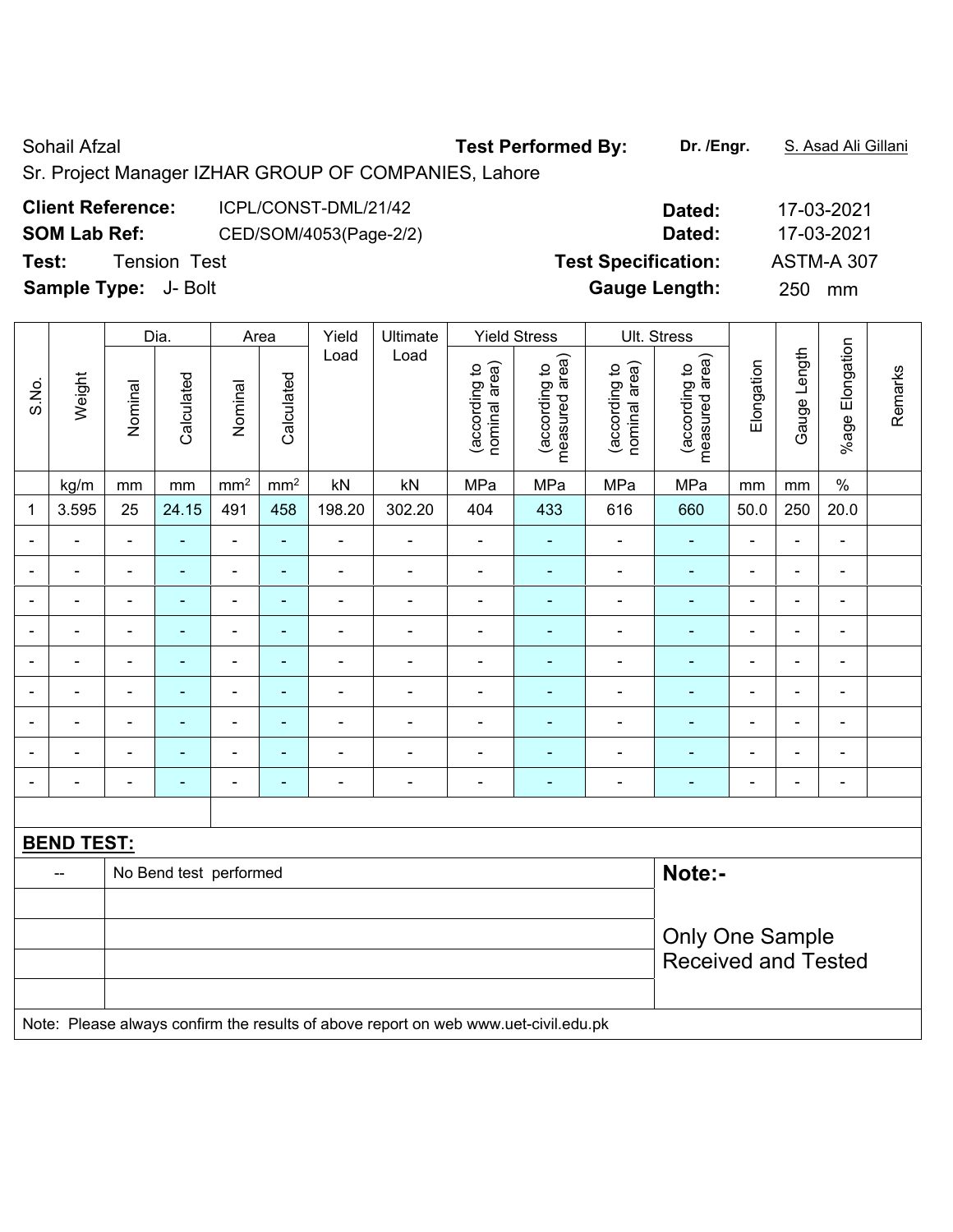Sana Ullah Cheema **Test Performed By:** Dr. /Engr.

S. Asad Ali Gillani

Resident Engineer AZEngineering Associates, Gujrat Residency

| <b>Client Reference:</b><br>RE AZEA/GT-92    |                            | <b>SOM Lab</b><br>Ref: | 4051 (Page-1/1) |
|----------------------------------------------|----------------------------|------------------------|-----------------|
| 28-01-2021<br>Dated:                         |                            | Dated:                 | 17-03-2021      |
| <b>Tension Test &amp; Bend Test</b><br>Test: | <b>Test Specification:</b> | ASTM-A-615<br>Depormed |                 |
| <b>Gauge Length:</b><br>inch<br>8.           | <b>Sample Type:</b>        | Bar                    |                 |

|                |                                                                                     |                                                                  | Dia.           |                          | Area            | Yield          | Ultimate                                                         |                                | <b>Yield Stress</b>             | Ult. Stress                    |                                 |                |                |                          |         |
|----------------|-------------------------------------------------------------------------------------|------------------------------------------------------------------|----------------|--------------------------|-----------------|----------------|------------------------------------------------------------------|--------------------------------|---------------------------------|--------------------------------|---------------------------------|----------------|----------------|--------------------------|---------|
| S.No.          | Weight                                                                              | Nominal                                                          | Calculated     | Nominal                  | Calculated      | Load           | Load                                                             | (according to<br>nominal area) | measured area)<br>(according to | (according to<br>nominal area) | measured area)<br>(according to | Elongation     | Gauge Length   | %age Elongation          | Remarks |
|                | lb/ft                                                                               | $\#$                                                             | in             | in <sup>2</sup>          | in <sup>2</sup> | Tons           | Tons                                                             | psi                            | psi                             | psi                            | psi                             | in             | in             | $\%$                     |         |
| 1              | 1.546                                                                               | 6                                                                | 0.760          | 0.44                     | 0.454           | 12.84          | 17.20                                                            | 64380                          | 62400                           | 86200                          | 83540                           | 1.40           | 8.0            | 17.5                     |         |
| $\overline{2}$ | 1.512                                                                               | 6                                                                | 0.752          | 0.44                     | 0.444           | 13.02          | 17.33                                                            | 65250                          | 64660                           | 86860                          | 86080                           | 1.50           | 8.0            | 18.8                     |         |
| 3              | 0.677                                                                               | 4                                                                | 0.503          | 0.20                     | 0.199           | 5.12           | 7.10                                                             | 56430                          | 56720                           | 78350                          | 78740                           | 1.60           | 8.0            | 20.0                     |         |
| 4              | 0.673                                                                               | 4                                                                | 0.502          | 0.20                     | 0.198           | 5.02           | 7.00                                                             | 55310                          | 55870                           | 77230                          | 78010                           | 1.60           | 8.0            | 20.0                     |         |
|                | ä,                                                                                  | $\blacksquare$                                                   | ÷,             | $\blacksquare$           |                 | $\blacksquare$ | ä,                                                               | ä,                             | ÷                               | ÷,                             | ÷,                              | ä,             | ä,             | ä,                       |         |
|                |                                                                                     | ä,                                                               | $\blacksquare$ | $\overline{a}$           | $\blacksquare$  | L,             | $\blacksquare$                                                   | $\blacksquare$                 | $\blacksquare$                  | ÷                              | $\blacksquare$                  | -              | ÷,             | $\blacksquare$           |         |
|                |                                                                                     |                                                                  |                |                          |                 |                | $\overline{\phantom{0}}$                                         | $\blacksquare$                 | $\blacksquare$                  | $\blacksquare$                 | Ē,                              |                |                |                          |         |
|                |                                                                                     |                                                                  |                |                          |                 |                |                                                                  | $\blacksquare$                 |                                 | ۰                              |                                 |                | ÷              |                          |         |
|                |                                                                                     |                                                                  |                |                          |                 |                |                                                                  | $\blacksquare$                 |                                 | ۰                              |                                 |                |                |                          |         |
| $\blacksquare$ |                                                                                     | -                                                                | $\blacksquare$ | $\overline{\phantom{0}}$ | ٠               | ٠              | $\blacksquare$                                                   | $\blacksquare$                 | ۰                               | $\overline{a}$                 | ۳                               | $\blacksquare$ | $\overline{a}$ | $\overline{\phantom{0}}$ |         |
|                |                                                                                     |                                                                  |                |                          |                 |                |                                                                  |                                |                                 |                                |                                 |                |                |                          |         |
|                | <b>BEND TEST:</b>                                                                   |                                                                  |                |                          |                 |                |                                                                  |                                |                                 |                                |                                 |                |                |                          |         |
|                | #6                                                                                  |                                                                  |                |                          |                 |                | Sample bend through 180 degrees Satisfactorily without any crack |                                |                                 |                                | Note:-                          |                |                |                          |         |
|                | #4                                                                                  | Sample bend through 180 degrees Satisfactorily without any crack |                |                          |                 |                |                                                                  |                                |                                 |                                |                                 |                |                |                          |         |
|                |                                                                                     |                                                                  |                |                          |                 |                |                                                                  |                                |                                 |                                | <b>Only Six Samples</b>         |                |                |                          |         |
|                |                                                                                     |                                                                  |                |                          |                 |                |                                                                  |                                |                                 |                                | <b>Received and Tested</b>      |                |                |                          |         |
|                |                                                                                     |                                                                  |                |                          |                 |                |                                                                  |                                |                                 |                                |                                 |                |                |                          |         |
|                | Note: Please always confirm the results of above report on web www.uet-civil.edu.pk |                                                                  |                |                          |                 |                |                                                                  |                                |                                 |                                |                                 |                |                |                          |         |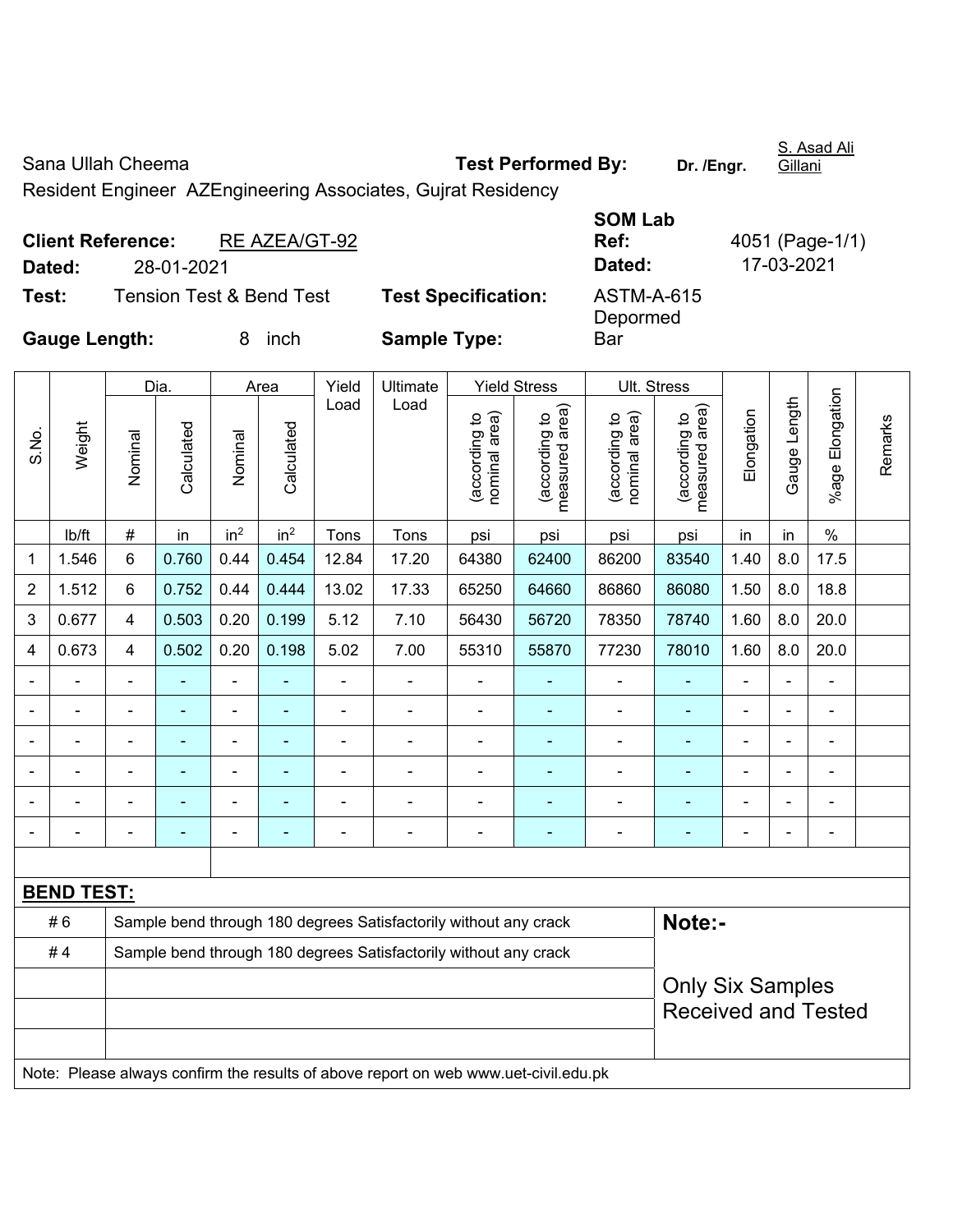S. Asad Ali **Gillani** 

Nafiz OZCAN **Nafiz OZCAN Test Performed By:** Dr. /Engr.

Contractor's Representative, SA - RA Energy, Construction Trade and Industry Co. Inc. Lahore

**Client Reference:** MIG/2021/231 **Dated:** 16-03-2021 **Dated:** 17-03-2021 **Test:** Tension Test & Bend Test **Test Specification:** ASTM-A-615 **Gauge Length:** 8 inch **Sample Type:** Deformed Bar(SJ Steel)

**SOM Lab Ref:** 4052(Page-1/1)

|                         |                                                                                                            |                                                                                                  | Dia.                                                                                                  |                 | Area            | Yield                                                                      | Ultimate                                                         |                                | <b>Yield Stress</b>                         | Ult. Stress                    |                                             |            |              |                    |         |
|-------------------------|------------------------------------------------------------------------------------------------------------|--------------------------------------------------------------------------------------------------|-------------------------------------------------------------------------------------------------------|-----------------|-----------------|----------------------------------------------------------------------------|------------------------------------------------------------------|--------------------------------|---------------------------------------------|--------------------------------|---------------------------------------------|------------|--------------|--------------------|---------|
| S.No.                   | Weight                                                                                                     | Nominal                                                                                          | Calculated                                                                                            | Nominal         | Calculated      | Load                                                                       | Load                                                             | nominal area)<br>(according to | (according to<br>neasured area)<br>measured | nominal area)<br>(according to | (according to<br>neasured area)<br>measured | Elongation | Gauge Length | Elongation<br>%age | Remarks |
|                         | lb/ft                                                                                                      | #                                                                                                | in                                                                                                    | in <sup>2</sup> | in <sup>2</sup> | Tons                                                                       | Tons                                                             | psi                            | psi                                         | psi                            | psi                                         | in         | in           | $\%$               |         |
| 1                       | 2.629                                                                                                      | 8                                                                                                | 0.992                                                                                                 | 0.79            | 0.773           | 26.71                                                                      | 1.30<br>16.3<br>33.54<br>74560<br>76200<br>93630<br>95690<br>8.0 |                                |                                             |                                |                                             |            |              |                    |         |
| $\overline{2}$          | 2.636                                                                                                      | 8                                                                                                | 0.993                                                                                                 | 0.79            | 0.775           | 1.30<br>27.73<br>34.30<br>77410<br>78910<br>95760<br>97620<br>8.0<br>16.3  |                                                                  |                                |                                             |                                |                                             |            |              |                    |         |
| 3                       | 2.617                                                                                                      | 8                                                                                                | 1.30<br>0.990<br>0.79<br>0.769<br>27.27<br>33.74<br>76130<br>78210<br>94200<br>96770<br>8.0<br>16.3   |                 |                 |                                                                            |                                                                  |                                |                                             |                                |                                             |            |              |                    |         |
| $\overline{\mathbf{4}}$ | 1.486                                                                                                      | $6\phantom{1}$                                                                                   | 0.437<br>0.746<br>0.44<br>15.87<br>20.44<br>80100<br>102450<br>103150<br>1.10<br>8.0<br>13.8<br>79560 |                 |                 |                                                                            |                                                                  |                                |                                             |                                |                                             |            |              |                    |         |
| 5                       | 1.497                                                                                                      | 6                                                                                                | 0.748                                                                                                 | 0.44            | 0.440           | 16.18                                                                      | 20.51                                                            | 81090                          | 81090                                       | 102800                         | 102800                                      | 1.20       | 8.0          | 15.0               |         |
| 6                       | 1.770                                                                                                      | $6\phantom{1}$                                                                                   | 0.814                                                                                                 | 0.44            | 0.520           | 15.80<br>20.31<br>79200<br>67020<br>101780<br>86120<br>1.00<br>12.5<br>8.0 |                                                                  |                                |                                             |                                |                                             |            |              |                    |         |
| $\overline{7}$          | 0.699                                                                                                      | 4                                                                                                | 0.511                                                                                                 | 0.20            | 0.205           | 8.00                                                                       | 9.48                                                             | 88240                          | 86090                                       | 104540                         | 101990                                      | 1.10       | 8.0          | 13.8               |         |
| 8                       | 0.694                                                                                                      | 4                                                                                                | 0.510                                                                                                 | 0.20            | 0.204           | 7.75                                                                       | 9.19                                                             | 85430                          | 83760                                       | 101390                         | 99410                                       | 1.20       | 8.0          | 15.0               |         |
| $9\,$                   | 0.697                                                                                                      | $\overline{4}$                                                                                   | 0.511                                                                                                 | 0.20            | 0.205           | 7.61                                                                       | 9.14                                                             | 83970                          | 81920                                       | 100830                         | 98370                                       | 1.10       | 8.0          | 13.8               |         |
|                         |                                                                                                            |                                                                                                  |                                                                                                       |                 |                 |                                                                            |                                                                  |                                |                                             |                                |                                             |            |              |                    |         |
|                         | <b>Witnessed By:</b>                                                                                       |                                                                                                  |                                                                                                       |                 |                 |                                                                            | Sohaib Ali, Sub-Engineer, Nespak                                 |                                |                                             |                                |                                             |            |              |                    |         |
|                         | <b>BEND TEST:</b>                                                                                          |                                                                                                  |                                                                                                       |                 |                 |                                                                            |                                                                  |                                |                                             |                                |                                             |            |              |                    |         |
|                         | $\overline{\#}$<br>8(Sr.1&2)                                                                               |                                                                                                  |                                                                                                       |                 |                 |                                                                            | Sample bend through 180 degrees Satisfactorily without any crack |                                |                                             |                                | Note:-                                      |            |              |                    |         |
|                         | # $8$ (Sr. 3)                                                                                              |                                                                                                  |                                                                                                       |                 |                 |                                                                            | Sample bend through 180 degrees Satisfactorily without any crack |                                |                                             |                                |                                             |            |              |                    |         |
|                         | # $6(Sr.$<br>4&5)                                                                                          | Sample bend through 180 degrees Satisfactorily without any crack<br><b>Only Eighteen Samples</b> |                                                                                                       |                 |                 |                                                                            |                                                                  |                                |                                             |                                |                                             |            |              |                    |         |
|                         | <b>Received and Tested</b><br>#6(Sr.6)<br>Sample bend through 180 degrees Satisfactorily without any crack |                                                                                                  |                                                                                                       |                 |                 |                                                                            |                                                                  |                                |                                             |                                |                                             |            |              |                    |         |
|                         | #<br>Sample bend through 180 degrees Satisfactorily without any crack<br>4(Sr.7, 8, 9)                     |                                                                                                  |                                                                                                       |                 |                 |                                                                            |                                                                  |                                |                                             |                                |                                             |            |              |                    |         |
|                         | Note: Please always confirm the results of above report on web www.uet-civil.edu.pk                        |                                                                                                  |                                                                                                       |                 |                 |                                                                            |                                                                  |                                |                                             |                                |                                             |            |              |                    |         |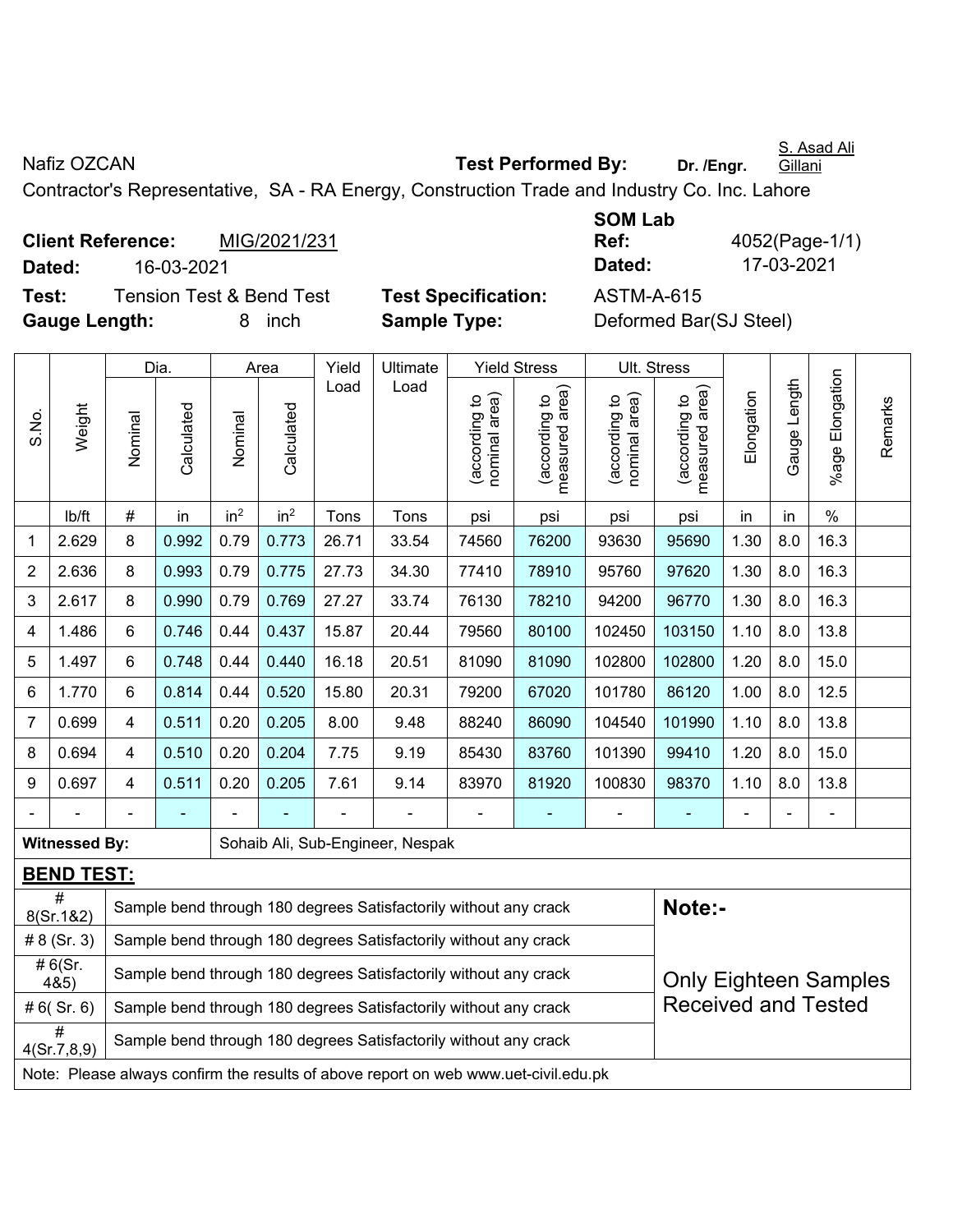Syed salman Liaqat **Test Performed By:** Dr. /Engr. S. Asad Ali **Gillani** Resident Engineer, NESPAK (Pvt) Ltd., Jhall Road Flyover, Sahiwal

|        | <b>Client Reference:</b><br>4116/03/SSL/2021/87 |                            | Ref:       | 4054(Page-1/ |
|--------|-------------------------------------------------|----------------------------|------------|--------------|
| Dated: | 16-03-2021                                      |                            | Dated:     | 17-03-2021   |
| Test:  | <b>Tension Test &amp; Bend Test</b>             | <b>Test Specification:</b> | ASTM-A-615 |              |
|        |                                                 |                            |            |              |

| <b>SOM Lab</b> |                |
|----------------|----------------|
| Ref:           | 4054(Page-1/1) |
| Dated:         | 17-03-2021     |
| ASTM-A-615     |                |

**Test: Specification: Gauge Length:** 8 inch **Sample Type:** Deformed Bar (SJ Steel)

|                          |                   |                                                                  | Dia.           |                 | Area            | Yield                    | Ultimate                                                         |                                | <b>Yield Stress</b>             | Ult. Stress                    |                                             |                |                |                           |         |
|--------------------------|-------------------|------------------------------------------------------------------|----------------|-----------------|-----------------|--------------------------|------------------------------------------------------------------|--------------------------------|---------------------------------|--------------------------------|---------------------------------------------|----------------|----------------|---------------------------|---------|
| S.No.                    | Weight            | Nominal                                                          | Calculated     | Nominal         | Calculated      | Load                     | Load                                                             | nominal area)<br>(according to | measured area)<br>(according to | nominal area)<br>(according to | (according to<br>neasured area)<br>measured | Elongation     | Gauge Length   | Elongation<br>$%$ age $ $ | Remarks |
|                          | lb/ft             | $\#$                                                             | in             | in <sup>2</sup> | in <sup>2</sup> | Tons                     | Tons                                                             | psi                            | psi                             | psi                            | psi                                         | in             | in             | $\%$                      |         |
| $\mathbf{1}$             | 2.725             | 8                                                                | 1.010          | 0.79            | 0.801           | 27.73                    | 36.65                                                            | 77410                          | 76340                           | 102310                         | 100900                                      | 1.60           | 8.0            | 20.0                      |         |
| $\boldsymbol{2}$         | 1.563             | $6\phantom{1}$                                                   | 0.764          | 0.44            | 0.459           | 17.64                    | 22.02                                                            | 88400                          | 84740                           | 110370                         | 105800                                      | 1.00           | 8.0            | 12.5                      |         |
| 3                        | 1.550             | $6\phantom{1}$                                                   | 0.762          | 0.44            | 0.456           | 17.94                    | 21.94                                                            | 89930                          | 86770                           | 109960                         | 106100                                      | 1.00           | 8.0            | 12.5                      |         |
| $\blacksquare$           | ÷                 | ä,                                                               | $\overline{a}$ | $\blacksquare$  | ÷.              | L,                       |                                                                  | $\blacksquare$                 | $\blacksquare$                  | $\blacksquare$                 | $\blacksquare$                              | $\blacksquare$ | L.             | $\blacksquare$            |         |
|                          |                   |                                                                  |                |                 |                 |                          |                                                                  |                                |                                 |                                |                                             |                |                |                           |         |
|                          |                   | $\blacksquare$                                                   |                |                 |                 | ٠                        |                                                                  |                                |                                 | ٠                              |                                             | $\blacksquare$ |                |                           |         |
| $\overline{\phantom{a}}$ | ÷                 | $\blacksquare$                                                   | $\blacksquare$ | $\blacksquare$  | ٠               | $\blacksquare$           |                                                                  | $\blacksquare$                 | $\blacksquare$                  | $\blacksquare$                 | ۰                                           | $\blacksquare$ | ä,             | $\blacksquare$            |         |
|                          |                   | $\overline{\phantom{0}}$                                         | ۰              | $\blacksquare$  | ۰               | $\overline{\phantom{a}}$ |                                                                  |                                |                                 | $\blacksquare$                 |                                             | $\blacksquare$ | $\blacksquare$ | $\blacksquare$            |         |
|                          |                   |                                                                  |                |                 | ä,              |                          |                                                                  |                                |                                 |                                | ÷                                           |                |                |                           |         |
|                          |                   |                                                                  |                |                 |                 |                          |                                                                  |                                |                                 |                                |                                             |                | $\blacksquare$ | $\overline{a}$            |         |
|                          |                   |                                                                  |                |                 |                 |                          |                                                                  |                                |                                 |                                |                                             |                |                |                           |         |
|                          | <b>BEND TEST:</b> |                                                                  |                |                 |                 |                          |                                                                  |                                |                                 |                                |                                             |                |                |                           |         |
|                          | # 8               |                                                                  |                |                 |                 |                          | Sample bend through 180 degrees Satisfactorily without any crack |                                |                                 |                                | Note:-                                      |                |                |                           |         |
|                          | #6                | Sample bend through 180 degrees Satisfactorily without any crack |                |                 |                 |                          |                                                                  |                                |                                 |                                |                                             |                |                |                           |         |
|                          | #6                |                                                                  |                |                 |                 |                          | Sample bend through 180 degrees Satisfactorily without any crack |                                |                                 |                                | <b>Only Six Samples</b>                     |                |                |                           |         |
|                          |                   |                                                                  |                |                 |                 |                          |                                                                  |                                |                                 |                                | <b>Received and Tested</b>                  |                |                |                           |         |
|                          |                   |                                                                  |                |                 |                 |                          |                                                                  |                                |                                 |                                |                                             |                |                |                           |         |
|                          |                   |                                                                  |                |                 |                 |                          |                                                                  |                                |                                 |                                |                                             |                |                |                           |         |

Note: Please always confirm the results of above report on web www.uet-civil.edu.pk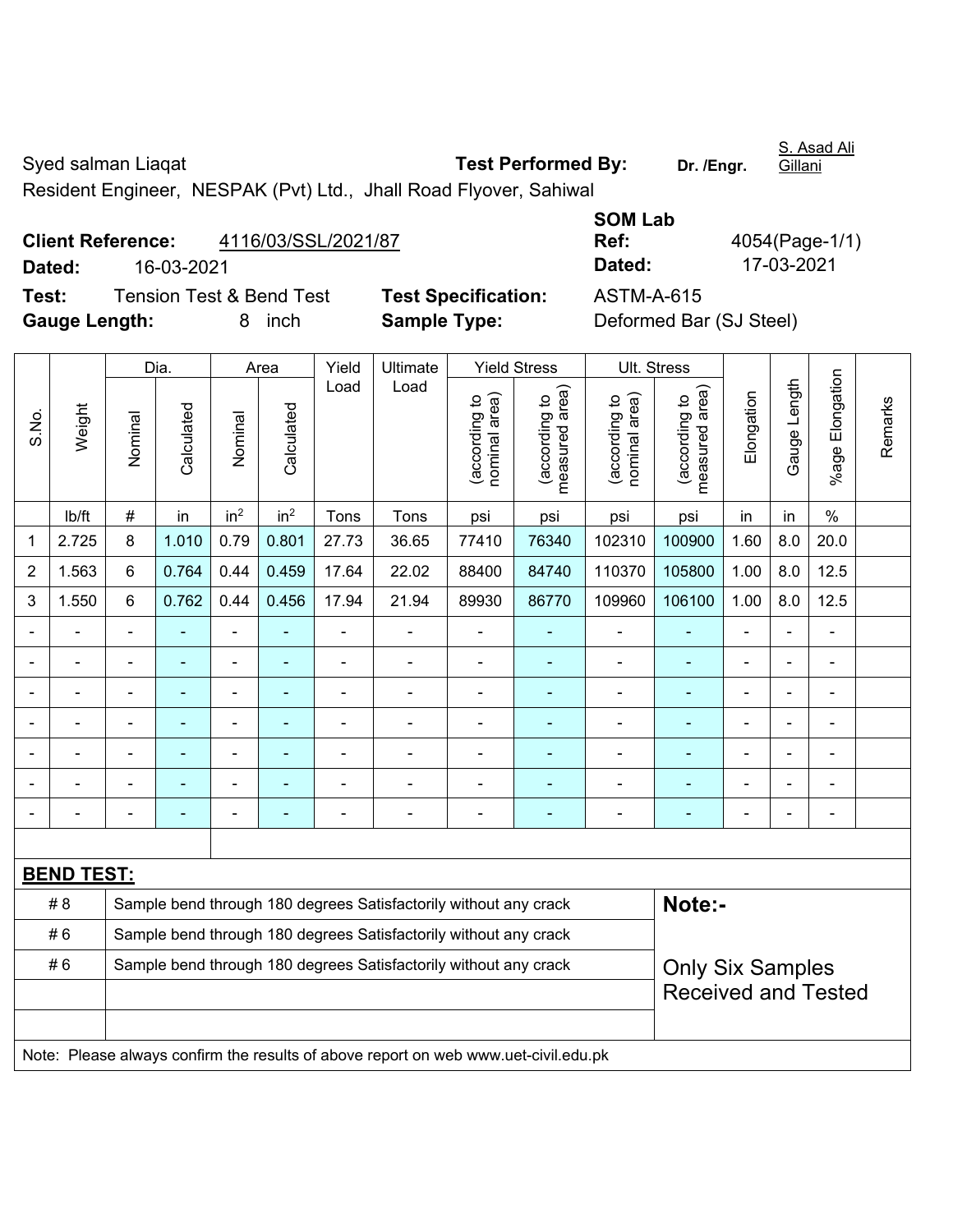Engineer In Charge **Test Performed By:** Dr. /Engr. **SAsad Ali Gillani** Collection Archives **Test Performed By:** Dr. /Engr. **SAsad Ali Gillani** PMBMC, BHAKHER

**SOM Lab** 

**Ref:** 4055(Page-1/1)

**Client Reference:** CS/MB/2/PKPTN/NMB/CONS/NOC/03/15 **Dated:** 17-03-2021 **Dated:** 17-03-2021 **Test:** Tension Test & Bend Test **Test Specification:** ASTM-A-615

 $\top$ 

**Gauge Length:** 8 inch **Sample Type:** Deformed Bar

 $\overline{\phantom{a}}$ 

 $\mathbf{\tau}$ 

 $\overline{\phantom{a}}$ 

|                |                                                                                     |                          | Dia.           |                          | Area            | Yield          | Ultimate                                                         |                                | <b>Yield Stress</b>             | Ult. Stress                    |                                             |                          |                |                          |         |
|----------------|-------------------------------------------------------------------------------------|--------------------------|----------------|--------------------------|-----------------|----------------|------------------------------------------------------------------|--------------------------------|---------------------------------|--------------------------------|---------------------------------------------|--------------------------|----------------|--------------------------|---------|
| S.No.          | Weight                                                                              | Nominal                  | Calculated     | Nominal                  | Calculated      | Load           | Load                                                             | nominal area)<br>(according to | (according to<br>measured area) | (according to<br>nominal area) | (according to<br>neasured area)<br>measured | Elongation               | Gauge Length   | Elongation<br>$%$ age    | Remarks |
|                | lb/ft                                                                               | $\#$                     | in             | in <sup>2</sup>          | in <sup>2</sup> | Tons           | Tons                                                             | psi                            | psi                             | psi                            | psi                                         | in                       | in             | $\%$                     |         |
| 1              | 1.497                                                                               | 6                        | 0.748          | 0.44                     | 0.440           | 13.66          | 19.42                                                            | 68470                          | 68470                           | 97340                          | 97340                                       | 1.70                     | 8.0            | 21.3                     |         |
| $\overline{2}$ | 0.665                                                                               | $\overline{4}$           | 0.498          | 0.20                     | 0.195           | 7.62           | 10.72                                                            | 84080                          | 86240                           | 118250                         | 121290                                      | 1.00                     | 8.0            | 12.5                     |         |
|                |                                                                                     | ä,                       | $\blacksquare$ | $\blacksquare$           |                 | ÷,             | ÷                                                                | $\blacksquare$                 | ÷                               | $\blacksquare$                 |                                             | $\blacksquare$           |                | $\blacksquare$           |         |
|                |                                                                                     |                          | $\blacksquare$ | $\blacksquare$           |                 |                | ä,                                                               | $\blacksquare$                 | $\blacksquare$                  | $\blacksquare$                 |                                             | $\blacksquare$           |                |                          |         |
|                |                                                                                     |                          |                | ÷                        |                 |                | $\blacksquare$                                                   |                                |                                 |                                |                                             |                          |                | $\overline{\phantom{0}}$ |         |
|                |                                                                                     | $\blacksquare$           | Ē,             | $\blacksquare$           | ÷,              | $\blacksquare$ | $\blacksquare$                                                   | $\blacksquare$                 | ٠                               | $\blacksquare$                 |                                             | $\blacksquare$           | ÷.             | $\blacksquare$           |         |
|                |                                                                                     | $\blacksquare$           | $\blacksquare$ | $\overline{\phantom{0}}$ | ۰               | $\overline{a}$ | $\blacksquare$                                                   | $\overline{\phantom{a}}$       | ۰                               | $\qquad \qquad \blacksquare$   | ۰                                           | $\overline{\phantom{a}}$ | $\overline{a}$ | $\blacksquare$           |         |
|                |                                                                                     | Ē,                       | $\blacksquare$ | $\blacksquare$           | ۰               | $\blacksquare$ | $\blacksquare$                                                   | $\blacksquare$                 | ٠                               | $\blacksquare$                 | ÷                                           | Ē,                       | $\blacksquare$ | $\overline{a}$           |         |
|                |                                                                                     |                          |                |                          |                 |                | $\blacksquare$                                                   |                                |                                 |                                |                                             |                          |                |                          |         |
|                |                                                                                     |                          |                | $\blacksquare$           | $\blacksquare$  | $\blacksquare$ | $\blacksquare$                                                   | $\blacksquare$                 | ٠                               | $\blacksquare$                 | ۰                                           | $\blacksquare$           | $\blacksquare$ | $\blacksquare$           |         |
|                |                                                                                     |                          |                |                          |                 |                |                                                                  |                                |                                 |                                |                                             |                          |                |                          |         |
|                | <b>BEND TEST:</b>                                                                   |                          |                |                          |                 |                |                                                                  |                                |                                 |                                |                                             |                          |                |                          |         |
|                | #6                                                                                  |                          |                |                          |                 |                | Sample bend through 180 degrees Satisfactorily without any crack |                                |                                 |                                | Note:-                                      |                          |                |                          |         |
|                | #4                                                                                  |                          |                |                          |                 |                | Sample bend through 180 degrees Satisfactorily without any crack |                                |                                 |                                |                                             |                          |                |                          |         |
|                |                                                                                     | <b>Only Four Samples</b> |                |                          |                 |                |                                                                  |                                |                                 |                                |                                             |                          |                |                          |         |
|                |                                                                                     |                          |                |                          |                 |                |                                                                  |                                |                                 |                                | <b>Received and Tested</b>                  |                          |                |                          |         |
|                |                                                                                     |                          |                |                          |                 |                |                                                                  |                                |                                 |                                |                                             |                          |                |                          |         |
|                | Note: Please always confirm the results of above report on web www.uet-civil.edu.pk |                          |                |                          |                 |                |                                                                  |                                |                                 |                                |                                             |                          |                |                          |         |

 $\top$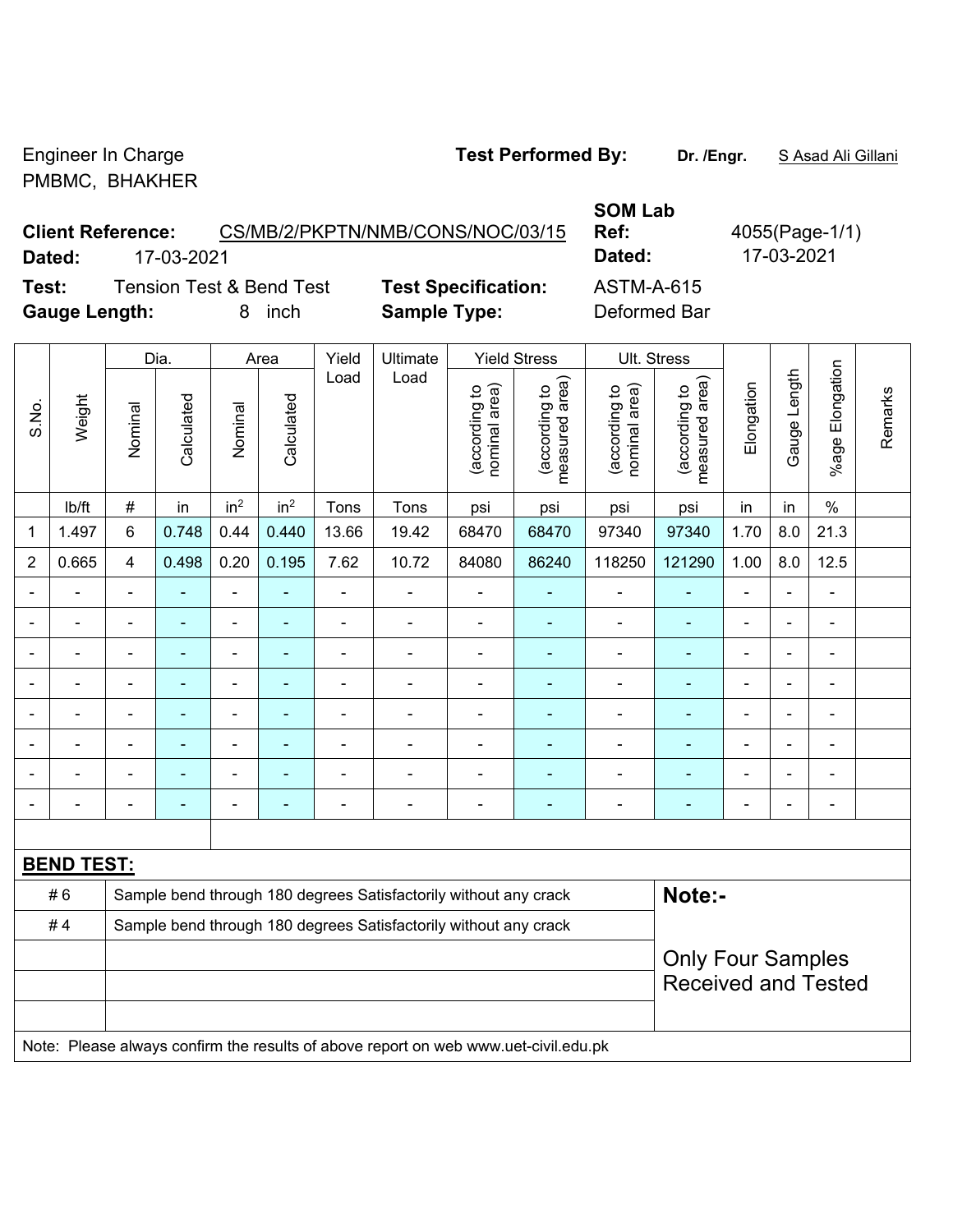Li Shi **Test Performed By: Dr. /Engr.** S. Asad Ali Gillani

Manager, Sinohydro Corporation Limited, Pakistan

## **Client Reference:** ADB-301B/2018/205

**Dated:** 15-03-2021 **Dated:** 17-03-2021

**Test:** Tension Test & Bend Test **Test Specification: Gauge Length:** 8 inch **Sample Type:** Deformed Bar

| <b>SOM Lab</b>    | 4057-4058(Page- |
|-------------------|-----------------|
| Ref:              | 1/1)            |
| Dated:            | 17-03-2021      |
| <b>ASTM-A-615</b> |                 |

|                |                                                                        |                                                                                                 | Dia.       |                 | Area            | Yield                      | Ultimate                                                                            |                                | <b>Yield Stress</b>             |                                | Ult. Stress                                 |            |              |                       |         |
|----------------|------------------------------------------------------------------------|-------------------------------------------------------------------------------------------------|------------|-----------------|-----------------|----------------------------|-------------------------------------------------------------------------------------|--------------------------------|---------------------------------|--------------------------------|---------------------------------------------|------------|--------------|-----------------------|---------|
| S.No.          | Weight                                                                 | Nominal                                                                                         | Calculated | Nominal         | Calculated      | Load                       | Load                                                                                | nominal area)<br>(according to | (according to<br>measured area) | (according to<br>nominal area) | (according to<br>measured area)<br>measured | Elongation | Gauge Length | Elongation<br>$%$ age | Remarks |
|                | lb/ft                                                                  | #                                                                                               | in         | in <sup>2</sup> | in <sup>2</sup> | Tons                       | Tons                                                                                | psi                            | psi                             | psi                            | psi                                         | in         | in           | $\%$                  |         |
| 1              | 3.363                                                                  | 9                                                                                               | 1.122      | 1.00            | 0.988           | 26.71                      | 37.67                                                                               | 58900                          | 59620                           | 83070                          | 84080                                       | 1.90       | 8.0          | 23.8                  |         |
| $\overline{2}$ | 3.379                                                                  | 9                                                                                               | 1.124      | 1.00            | 0.993           | 25.69                      | 36.75                                                                               | 56660                          | 57060                           | 81050                          | 81620                                       | 1.80       | 8.0          | 22.5                  |         |
| 3              | 3.369                                                                  | 9                                                                                               | 1.123      | 1.00            | 0.990           | 27.62                      | 38.04                                                                               | 60930                          | 61540                           | 83900                          | 84750                                       | 1.80       | 8.0          | 22.5                  |         |
| 4              | 3.399                                                                  | 9                                                                                               | 1.128      | 1.00            | 0.999           | 26.91                      | 36.87                                                                               | 59350                          | 59410                           | 81320                          | 81400                                       | 1.80       | 8.0          | 22.5                  |         |
| 5              | 1.540                                                                  | $6\phantom{a}$                                                                                  | 0.759      | 0.44            | 0.453           | 14.12                      | 20.29                                                                               | 70770                          | 68740                           | 101680                         | 98760                                       | 1.20       | 8.0          | 15.0                  |         |
| 6              | 1.503                                                                  | 6                                                                                               | 0.750      | 0.44            | 0.442           | 13.05                      | 19.49                                                                               | 65400                          | 65110                           | 97690                          | 97250                                       | 1.40       | 8.0          | 17.5                  |         |
| $\overline{7}$ | 0.670                                                                  | $\overline{\mathbf{4}}$                                                                         | 0.501      | 0.20            | 0.197           | 5.58                       | 7.61                                                                                | 61490                          | 62430                           | 83970                          | 85250                                       | 1.40       | 8.0          | 17.5                  |         |
| 8              | 0.659                                                                  | $\overline{4}$                                                                                  | 0.497      | 0.20            | 0.194           | 5.40                       | 7.39                                                                                | 59580                          | 61420                           | 81500                          | 84020                                       | 1.40       | 8.0          | 17.5                  |         |
| 9              | 0.657                                                                  | 4                                                                                               | 0.496      | 0.20            | 0.193           | 5.78                       | 7.70                                                                                | 63740                          | 66050                           | 84870                          | 87950                                       | 1.30       | 8.0          | 16.3                  |         |
| 10             | 0.667                                                                  | 4                                                                                               | 0.500      | 0.20            | 0.196           | 5.56                       | 7.59                                                                                | 61270                          | 62520                           | 83750                          | 85460                                       | 1.50       | 8.0          | 18.8                  |         |
|                | <b>Witnessed By:</b>                                                   |                                                                                                 |            |                 |                 | Amjad Tufail, S. E. NESPAK |                                                                                     |                                |                                 |                                |                                             |            |              |                       |         |
|                | <b>BEND TEST:</b>                                                      |                                                                                                 |            |                 |                 |                            |                                                                                     |                                |                                 |                                |                                             |            |              |                       |         |
|                | #9                                                                     |                                                                                                 |            |                 |                 |                            | Sample bend through 180 degrees Satisfactorily without any crack                    |                                |                                 |                                | Note:-                                      |            |              |                       |         |
|                | #9                                                                     |                                                                                                 |            |                 |                 |                            | Sample bend through 180 degrees Satisfactorily without any crack                    |                                |                                 |                                |                                             |            |              |                       |         |
|                | #6                                                                     | Sample bend through 180 degrees Satisfactorily without any crack<br><b>Only Fifteen Samples</b> |            |                 |                 |                            |                                                                                     |                                |                                 |                                |                                             |            |              |                       |         |
|                | #4                                                                     |                                                                                                 |            |                 |                 |                            | Sample bend through 180 degrees Satisfactorily without any crack                    |                                |                                 |                                | <b>Received and Tested</b>                  |            |              |                       |         |
|                | #4<br>Sample bend through 180 degrees Satisfactorily without any crack |                                                                                                 |            |                 |                 |                            |                                                                                     |                                |                                 |                                |                                             |            |              |                       |         |
|                |                                                                        |                                                                                                 |            |                 |                 |                            | Note: Please always confirm the results of above report on web www.uet-civil.edu.pk |                                |                                 |                                |                                             |            |              |                       |         |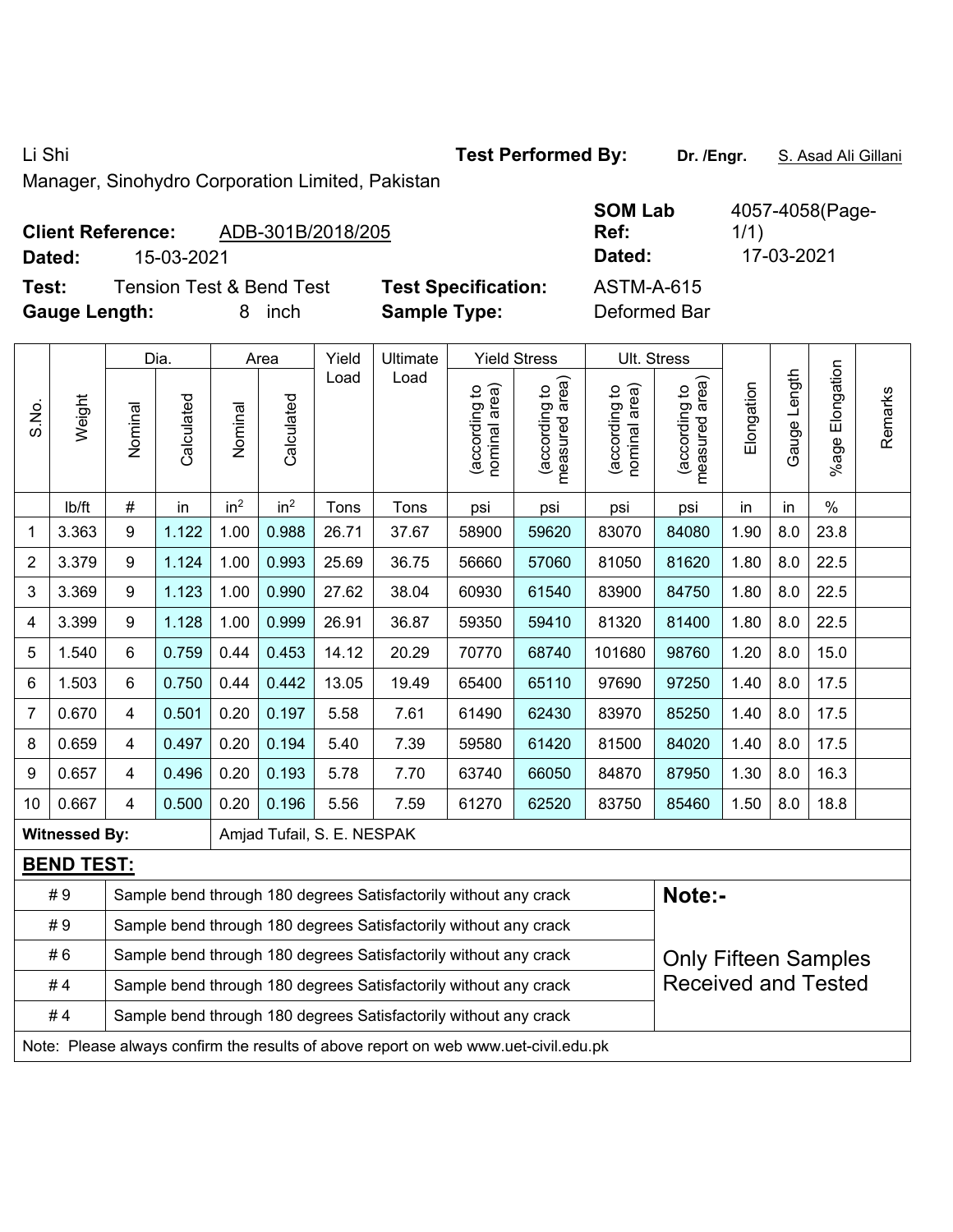S. Asad Ali Gillani

**Client Reference:** IHPL/Steel/064 **Dated:** 13-02-2021 **Dated:** 17-03-2021

**SOM Lab Ref:** 4059(Page-1/1)

**Test:** Tension Test & Bend Test **Test Specification:** ASTM-A-615 **Gauge Length:** 8 inch **Sample Type:** Deformed Bar

|                |                   |                          | Dia.           |                 | Area            |                | Ultimate                                                                            | <b>Yield Stress</b>            |                                 | Ult. Stress                    |                                 |                |                |                 |         |
|----------------|-------------------|--------------------------|----------------|-----------------|-----------------|----------------|-------------------------------------------------------------------------------------|--------------------------------|---------------------------------|--------------------------------|---------------------------------|----------------|----------------|-----------------|---------|
| S.No.          | Weight            | Nominal                  | Calculated     | Nominal         | Calculated      | Load           | Load                                                                                | nominal area)<br>(according to | measured area)<br>(according to | nominal area)<br>(according to | measured area)<br>(according to | Elongation     | Gauge Length   | %age Elongation | Remarks |
|                | lb/ft             | $\#$                     | in             | in <sup>2</sup> | in <sup>2</sup> | Tons           | Tons                                                                                | psi                            | psi                             | psi                            | psi                             | in             | in             | $\%$            |         |
| 1              | 2.678             | 8                        | 1.001          | 0.79            | 0.787           | 25.08          | 35.27                                                                               | 70010                          | 70280                           | 98470                          | 98840                           | 1.40           | 8.0            | 17.5            |         |
| $\overline{2}$ | 2.682             | 8                        | 1.002          | 0.79            | 0.788           | 24.62          | 35.24                                                                               | 68730                          | 68900                           | 98380                          | 98630                           | 1.50           | 8.0            | 18.8            |         |
| 3              | 2.697             | 8                        | 1.005          | 0.79            | 0.793           | 24.77          | 35.14                                                                               | 69160                          | 68890                           | 98100                          | 97720                           | 1.30           | 8.0            | 16.3            |         |
| 4              | 2.677             | 8                        | 1.001          | 0.79            | 0.787           | 23.24          | 33.97                                                                               | 64890                          | 65130                           | 94820                          | 95180                           | 1.30           | 8.0            | 16.3            |         |
|                |                   |                          |                | $\blacksquare$  |                 | ä,             |                                                                                     | $\blacksquare$                 |                                 |                                |                                 |                |                | $\blacksquare$  |         |
|                |                   |                          | $\blacksquare$ | ÷,              |                 | $\blacksquare$ | $\blacksquare$                                                                      | ä,                             | ٠                               | $\blacksquare$                 | $\blacksquare$                  | $\blacksquare$ |                | $\blacksquare$  |         |
| $\blacksquare$ |                   | $\blacksquare$           | ÷              | $\blacksquare$  | ۰               | $\blacksquare$ | $\blacksquare$                                                                      | $\blacksquare$                 | ٠                               | $\blacksquare$                 | $\blacksquare$                  | $\blacksquare$ | $\blacksquare$ | $\blacksquare$  |         |
|                |                   | $\blacksquare$           | $\blacksquare$ | ÷,              | ۰               | ä,             | $\blacksquare$                                                                      | $\blacksquare$                 | ٠                               | $\blacksquare$                 | $\blacksquare$                  | $\blacksquare$ | $\blacksquare$ | ÷,              |         |
|                |                   |                          | $\blacksquare$ | $\blacksquare$  | ÷               | ä,             | $\blacksquare$                                                                      | $\blacksquare$                 | $\blacksquare$                  | $\overline{a}$                 | $\blacksquare$                  | $\blacksquare$ |                | ä,              |         |
|                |                   |                          | $\blacksquare$ | ÷               | ÷               | ä,             | ÷                                                                                   | Ē,                             | ٠                               |                                |                                 | Ē,             |                | $\blacksquare$  |         |
|                |                   |                          |                |                 |                 |                |                                                                                     |                                |                                 |                                |                                 |                |                |                 |         |
|                | <b>BEND TEST:</b> |                          |                |                 |                 |                |                                                                                     |                                |                                 |                                |                                 |                |                |                 |         |
|                | # 8               |                          |                |                 |                 |                | Sample bend through 180 degrees Satisfactorily without any crack                    |                                |                                 |                                | Note:-                          |                |                |                 |         |
|                |                   |                          |                |                 |                 |                |                                                                                     |                                |                                 |                                |                                 |                |                |                 |         |
|                |                   | <b>Only Five Samples</b> |                |                 |                 |                |                                                                                     |                                |                                 |                                |                                 |                |                |                 |         |
|                |                   |                          |                |                 |                 |                |                                                                                     |                                |                                 |                                | <b>Received and Tested</b>      |                |                |                 |         |
|                |                   |                          |                |                 |                 |                |                                                                                     |                                |                                 |                                |                                 |                |                |                 |         |
|                |                   |                          |                |                 |                 |                | Note: Please always confirm the results of above report on web www.uet-civil.edu.pk |                                |                                 |                                |                                 |                |                |                 |         |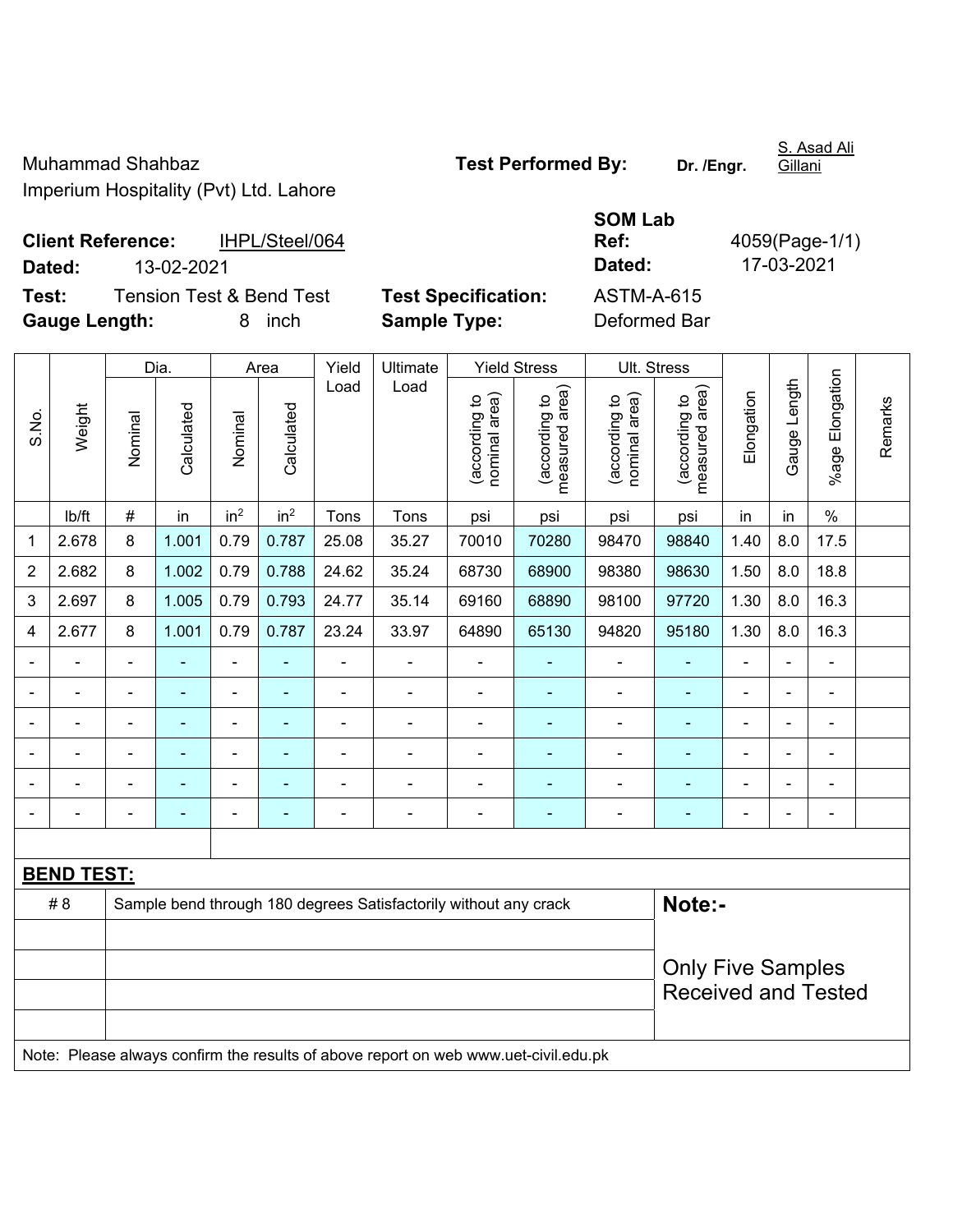S. Asad Ali Gillani

**Client Reference:** IHPL/Steel/067

**SOM Lab Ref:** 4060(Page-1/1)

**Dated:** 16-02-2021 **Dated:** 17-03-2021 **Test:** Tension Test & Bend Test **Test Specification:** ASTM-A-615

**Gauge Length:** 8 inch **Sample Type:** Deformed Bar

|       |                                                                                     |                          | Dia.           |                              | Area                     | Yield                    | Ultimate                                                         |                                | <b>Yield Stress</b>             |                                | Ult. Stress                     |                |              |                 |         |
|-------|-------------------------------------------------------------------------------------|--------------------------|----------------|------------------------------|--------------------------|--------------------------|------------------------------------------------------------------|--------------------------------|---------------------------------|--------------------------------|---------------------------------|----------------|--------------|-----------------|---------|
| S.No. | Weight                                                                              | Nominal                  | Calculated     | Nominal                      | Calculated               | Load                     | Load                                                             | nominal area)<br>(according to | (according to<br>measured area) | nominal area)<br>(according to | measured area)<br>(according to | Elongation     | Gauge Length | %age Elongation | Remarks |
|       | lb/ft                                                                               | $\#$                     | in             | in <sup>2</sup>              | in <sup>2</sup>          | Tons                     | Tons                                                             | psi                            | psi                             | psi                            | psi                             | in             | in           | $\%$            |         |
| 1     | 2.675                                                                               | 8                        | 1.000          | 0.79                         | 0.786                    | 24.26                    | 34.76                                                            | 67730                          | 68080                           | 97040                          | 97540                           | 1.50           | 8.0          | 18.8            |         |
| 2     | 2.688                                                                               | 8                        | 1.003          | 0.79                         | 0.790                    | 24.67                    | 34.96                                                            | 68870                          | 68870                           | 97610                          | 97610                           | 1.50           | 8.0          | 18.8            |         |
| 3     | 2.679                                                                               | 8                        | 1.001          | 0.79                         | 0.787                    | 24.16                    | 34.83                                                            | 67450                          | 67700                           | 97240                          | 97610                           | 1.30           | 8.0          | 16.3            |         |
| 4     | 2.687                                                                               | 8                        | 1.003          | 0.79                         | 0.790                    | 24.77                    | 35.24                                                            | 69160                          | 69160                           | 98380                          | 98380                           | 1.40           | 8.0          | 17.5            |         |
|       |                                                                                     | $\overline{a}$           |                | ä,                           |                          |                          |                                                                  |                                |                                 |                                |                                 |                |              | $\blacksquare$  |         |
|       |                                                                                     |                          | $\blacksquare$ | $\blacksquare$               |                          | ä,                       | $\blacksquare$                                                   | $\blacksquare$                 | ۰                               | $\blacksquare$                 | $\blacksquare$                  | $\blacksquare$ |              | $\blacksquare$  |         |
|       |                                                                                     | $\blacksquare$           | $\blacksquare$ | $\blacksquare$               |                          | $\blacksquare$           | $\blacksquare$                                                   | $\blacksquare$                 | $\blacksquare$                  | ۰                              | $\blacksquare$                  | $\blacksquare$ |              | $\blacksquare$  |         |
|       |                                                                                     | $\blacksquare$           | $\blacksquare$ | $\blacksquare$               |                          | $\blacksquare$           | $\blacksquare$                                                   | $\overline{a}$                 | ۰                               | $\blacksquare$                 | $\blacksquare$                  | ä,             |              | $\blacksquare$  |         |
|       |                                                                                     | $\blacksquare$           | ÷              | $\blacksquare$               |                          | $\overline{\phantom{a}}$ | ä,                                                               | $\overline{\phantom{a}}$       | $\blacksquare$                  | $\blacksquare$                 | $\blacksquare$                  | $\blacksquare$ |              | $\blacksquare$  |         |
|       |                                                                                     | $\blacksquare$           | ÷              | $\qquad \qquad \blacksquare$ | $\overline{\phantom{a}}$ | $\overline{a}$           | ÷                                                                | $\blacksquare$                 | ۰                               | $\blacksquare$                 | $\blacksquare$                  | L,             |              | $\blacksquare$  |         |
|       |                                                                                     |                          |                |                              |                          |                          |                                                                  |                                |                                 |                                |                                 |                |              |                 |         |
|       | <b>BEND TEST:</b>                                                                   |                          |                |                              |                          |                          |                                                                  |                                |                                 |                                |                                 |                |              |                 |         |
|       | # 8                                                                                 |                          |                |                              |                          |                          | Sample bend through 180 degrees Satisfactorily without any crack |                                |                                 |                                | Note:-                          |                |              |                 |         |
|       |                                                                                     |                          |                |                              |                          |                          |                                                                  |                                |                                 |                                |                                 |                |              |                 |         |
|       |                                                                                     | <b>Only Five Samples</b> |                |                              |                          |                          |                                                                  |                                |                                 |                                |                                 |                |              |                 |         |
|       |                                                                                     |                          |                |                              |                          |                          |                                                                  |                                |                                 |                                | <b>Received and Tested</b>      |                |              |                 |         |
|       |                                                                                     |                          |                |                              |                          |                          |                                                                  |                                |                                 |                                |                                 |                |              |                 |         |
|       | Note: Please always confirm the results of above report on web www.uet-civil.edu.pk |                          |                |                              |                          |                          |                                                                  |                                |                                 |                                |                                 |                |              |                 |         |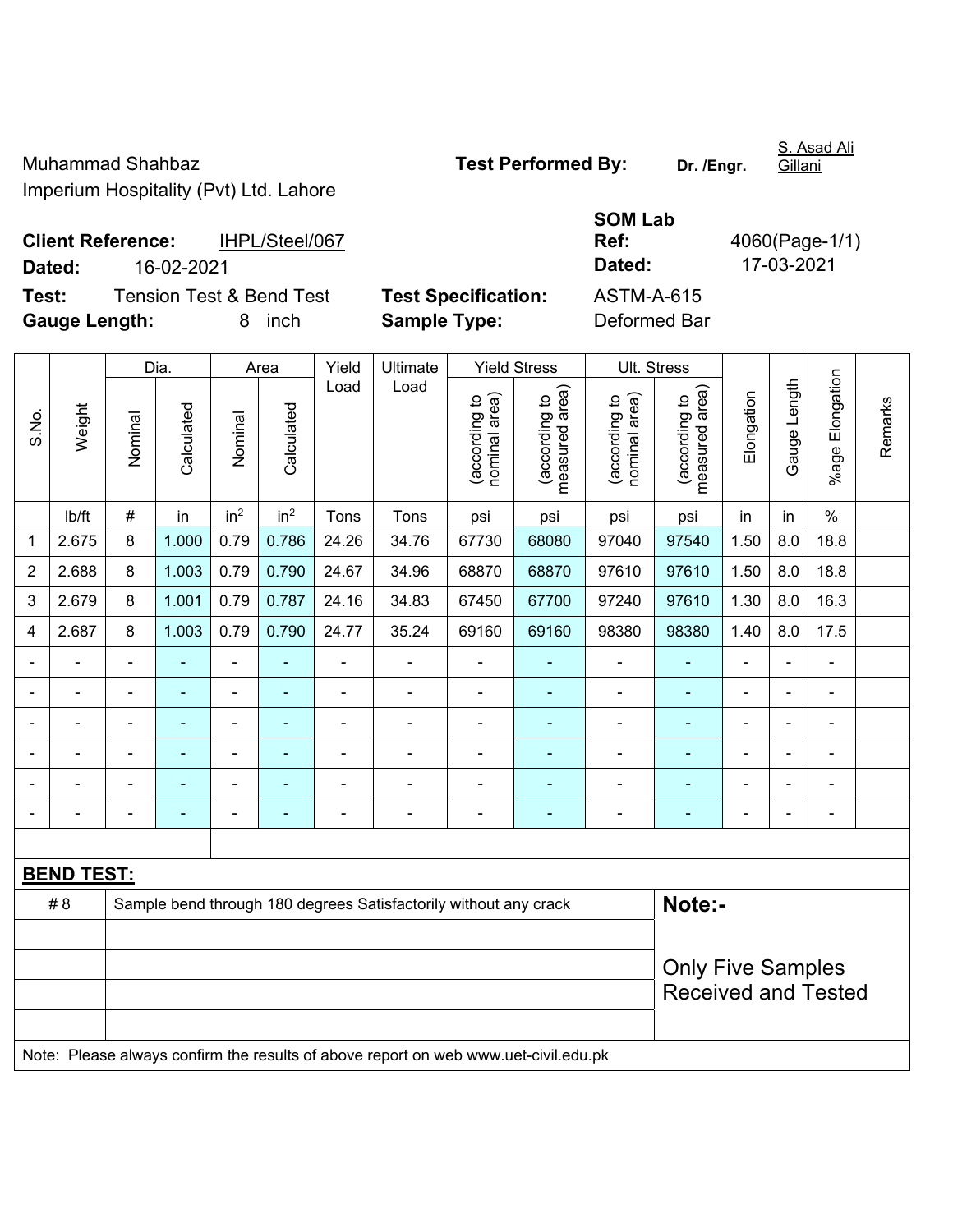**Ref:** 4061(Page-1/1)

S. Asad Ali **Gillani** 

**Client Reference:** IHPL/Steel/063 **Dated:** 13-02-2021 **Dated:** 17-03-2021

**Test:** Tension Test & Bend Test **Test Specification:** ASTM-A-615 **Gauge Length:** 8 inch **Sample Type:** Deformed Bar

**SOM Lab** 

|                |                   |                              | Dia.           |                 | Area            | Yield                    | <b>Ultimate</b>                                                                     |                                | <b>Yield Stress</b>             |                                | Ult. Stress                     |                |                |                           |         |
|----------------|-------------------|------------------------------|----------------|-----------------|-----------------|--------------------------|-------------------------------------------------------------------------------------|--------------------------------|---------------------------------|--------------------------------|---------------------------------|----------------|----------------|---------------------------|---------|
| S.No.          | Weight            | Nominal                      | Calculated     | Nominal         | Calculated      | Load                     | Load                                                                                | nominal area)<br>(according to | (according to<br>measured area) | nominal area)<br>(according to | (according to<br>measured area) | Elongation     | Gauge Length   | Elongation<br>$%$ age $I$ | Remarks |
|                | lb/ft             | $\#$                         | in             | in <sup>2</sup> | in <sup>2</sup> | Tons                     | Tons                                                                                | psi                            | psi                             | psi                            | psi                             | in             | in             | $\%$                      |         |
| 1              | 1.481             | 6                            | 0.744          | 0.44            | 0.435           | 12.86                    | 18.62                                                                               | 64480                          | 65230                           | 93350                          | 94420                           | 1.30           | 8.0            | 16.3                      |         |
| $\overline{2}$ | 1.470             | 6                            | 0.742          | 0.44            | 0.432           | 13.53                    | 19.34                                                                               | 67810                          | 69060                           | 96930                          | 98720                           | 1.20           | 8.0            | 15.0                      |         |
| 3              | 1.460             | 6                            | 0.739          | 0.44            | 0.429           | 13.93                    | 20.05                                                                               | 69850                          | 71640                           | 100500                         | 103080                          | 1.30           | 8.0            | 16.3                      |         |
| 4              | 1.496             | 6                            | 0.748          | 0.44            | 0.440           | 13.15                    | 19.06                                                                               | 65910                          | 65910                           | 95550                          | 95550                           | 1.40           | 8.0            | 17.5                      |         |
| $\blacksquare$ |                   | $\qquad \qquad \blacksquare$ | $\blacksquare$ | $\frac{1}{2}$   | $\blacksquare$  | $\overline{\phantom{a}}$ | $\blacksquare$                                                                      | $\overline{\phantom{a}}$       | $\blacksquare$                  | $\overline{\phantom{a}}$       | ۰                               | $\blacksquare$ | ÷,             | $\blacksquare$            |         |
|                | ÷                 | $\blacksquare$               | $\blacksquare$ | $\frac{1}{2}$   | ٠               | $\blacksquare$           | $\blacksquare$                                                                      | $\blacksquare$                 | ٠                               | $\blacksquare$                 | ٠                               | Ē,             | ä,             | $\blacksquare$            |         |
|                | $\blacksquare$    | $\blacksquare$               | $\blacksquare$ | ÷,              | ٠               | $\blacksquare$           | $\blacksquare$                                                                      | $\blacksquare$                 | ٠                               | $\blacksquare$                 | ٠                               | $\blacksquare$ | Ē,             | $\blacksquare$            |         |
|                |                   | $\blacksquare$               |                | ÷               |                 | $\blacksquare$           |                                                                                     |                                | $\blacksquare$                  | ÷                              |                                 |                |                | ä,                        |         |
|                |                   |                              |                |                 |                 |                          |                                                                                     |                                | -                               |                                | ۰                               |                |                |                           |         |
|                |                   | $\blacksquare$               |                | $\blacksquare$  |                 | $\blacksquare$           | Ē,                                                                                  |                                |                                 |                                | ۰                               |                | $\blacksquare$ | Ē,                        |         |
|                |                   |                              |                |                 |                 |                          |                                                                                     |                                |                                 |                                |                                 |                |                |                           |         |
|                | <b>BEND TEST:</b> |                              |                |                 |                 |                          |                                                                                     |                                |                                 |                                |                                 |                |                |                           |         |
|                | #6                |                              |                |                 |                 |                          | Sample bend through 180 degrees Satisfactorily without any crack                    |                                |                                 |                                | Note:-                          |                |                |                           |         |
|                |                   |                              |                |                 |                 |                          |                                                                                     |                                |                                 |                                |                                 |                |                |                           |         |
|                |                   |                              |                |                 |                 |                          |                                                                                     |                                |                                 |                                | <b>Only Five Samples</b>        |                |                |                           |         |
|                |                   |                              |                |                 |                 |                          |                                                                                     |                                |                                 |                                | <b>Received and Tested</b>      |                |                |                           |         |
|                |                   |                              |                |                 |                 |                          |                                                                                     |                                |                                 |                                |                                 |                |                |                           |         |
|                |                   |                              |                |                 |                 |                          | Note: Please always confirm the results of above report on web www.uet-civil.edu.pk |                                |                                 |                                |                                 |                |                |                           |         |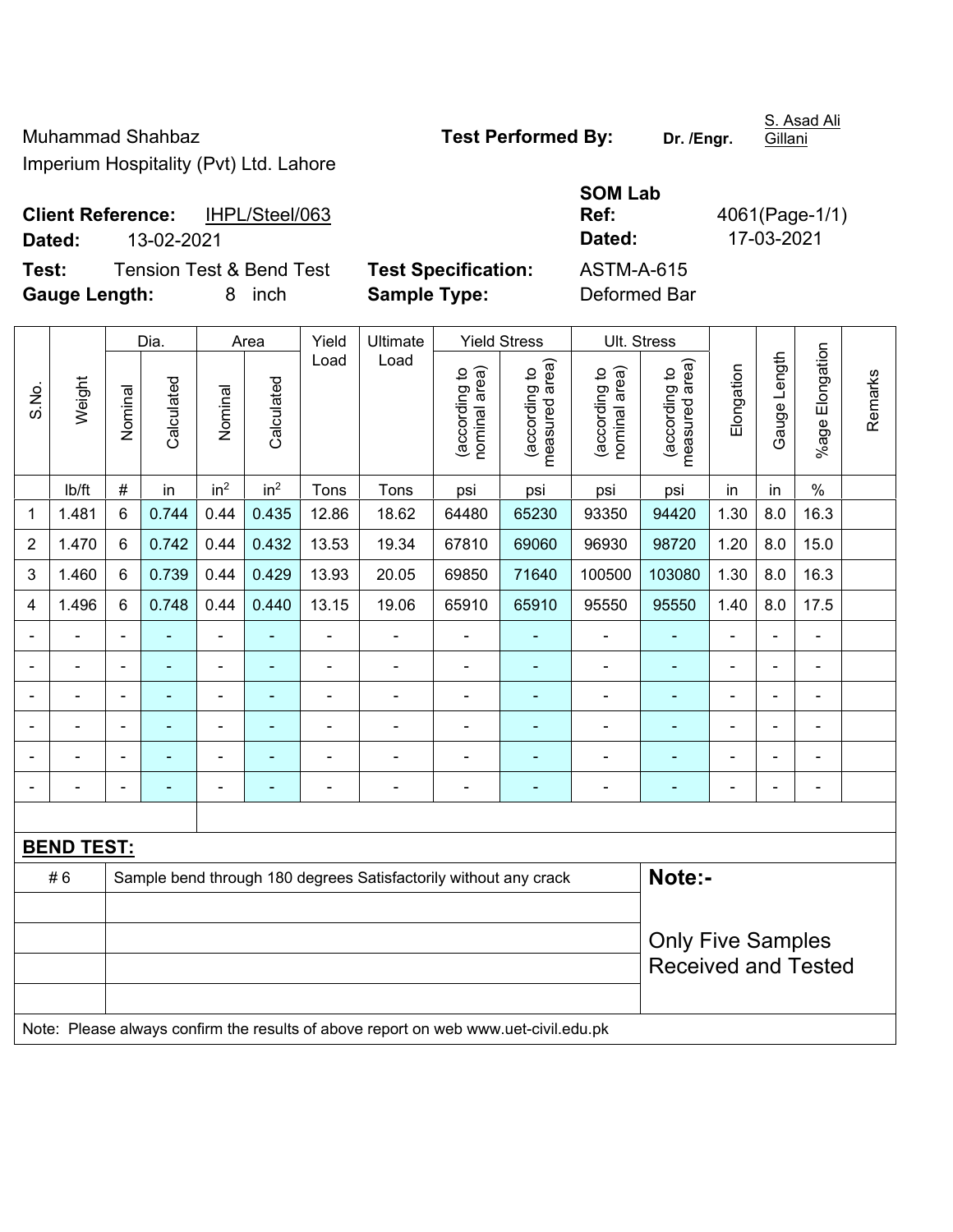S. Asad Ali Gillani

**Client Reference:** IHPL/Steel/066 **Dated:** 16-02-2021 **Dated:** 17-03-2021 **Test:** Tension Test & Bend Test **Test Specification:** ASTM-A-615

**Gauge Length:** 8 inch **Sample Type:** Deformed Bar

**Ref:** 4062(Page-1/1)

|                |                   |                          | Dia.           |                          | Area            |                | Ultimate                                                                            | <b>Yield Stress</b>           |                                 | <b>Ult. Stress</b>             |                                 |                |                |                      |         |
|----------------|-------------------|--------------------------|----------------|--------------------------|-----------------|----------------|-------------------------------------------------------------------------------------|-------------------------------|---------------------------------|--------------------------------|---------------------------------|----------------|----------------|----------------------|---------|
| S.No.          | Weight            | Nominal                  | Calculated     | Nominal                  | Calculated      | Load           | Load                                                                                | nominal area)<br>according to | measured area)<br>(according to | (according to<br>nominal area) | (according to<br>measured area) | Elongation     | Gauge Length   | Elongation<br>%age l | Remarks |
|                | lb/ft             | $\#$                     | in             | in <sup>2</sup>          | in <sup>2</sup> | Tons           | Tons                                                                                | psi                           | psi                             | psi                            | psi                             | in             | in             | $\%$                 |         |
| 1              | 1.508             | 6                        | 0.751          | 0.44                     | 0.443           | 13.40          | 19.22                                                                               | 67190                         | 66740                           | 96320                          | 95660                           | 1.20           | 8.0            | 15.0                 |         |
| $\overline{2}$ | 1.486             | 6                        | 0.746          | 0.44                     | 0.437           | 13.30          | 19.01                                                                               | 66680                         | 67140                           | 95290                          | 95950                           | 1.20           | 8.0            | 15.0                 |         |
| 3              | 1.499             | 6                        | 0.749          | 0.44                     | 0.441           | 12.76          | 18.76                                                                               | 63970                         | 63830                           | 94020                          | 93800                           | 1.40           | 8.0            | 17.5                 |         |
| 4              | 1.491             | 6                        | 0.747          | 0.44                     | 0.438           | 13.00          | 18.76                                                                               | 65150                         | 65450                           | 94020                          | 94450                           | 1.20           | 8.0            | 15.0                 |         |
| $\blacksquare$ | $\blacksquare$    | $\blacksquare$           | $\blacksquare$ | $\overline{\phantom{0}}$ | ۰               | $\blacksquare$ | $\blacksquare$                                                                      | $\blacksquare$                | $\blacksquare$                  | $\blacksquare$                 | ÷,                              | $\blacksquare$ | $\blacksquare$ | $\blacksquare$       |         |
|                |                   | $\blacksquare$           | $\blacksquare$ | ÷,                       | ۰               | $\blacksquare$ | $\blacksquare$                                                                      | $\blacksquare$                | $\blacksquare$                  | $\blacksquare$                 | $\blacksquare$                  | $\blacksquare$ |                | $\blacksquare$       |         |
| $\blacksquare$ |                   | $\blacksquare$           | $\blacksquare$ | $\blacksquare$           | ۰               | $\blacksquare$ | $\blacksquare$                                                                      | ä,                            | ٠                               | $\blacksquare$                 | $\blacksquare$                  | $\blacksquare$ |                | $\blacksquare$       |         |
|                |                   | $\blacksquare$           | ÷              | ÷,                       |                 | $\blacksquare$ | $\blacksquare$                                                                      | $\blacksquare$                |                                 | ÷                              |                                 | $\blacksquare$ |                | $\blacksquare$       |         |
|                |                   |                          |                | $\overline{a}$           |                 |                | $\sim$                                                                              |                               |                                 | ۰                              |                                 |                |                | ۳                    |         |
| $\blacksquare$ |                   |                          |                | $\blacksquare$           |                 | $\blacksquare$ | $\blacksquare$                                                                      | $\blacksquare$                |                                 | ÷,                             | Ē,                              | $\blacksquare$ |                | $\blacksquare$       |         |
|                |                   |                          |                |                          |                 |                |                                                                                     |                               |                                 |                                |                                 |                |                |                      |         |
|                | <b>BEND TEST:</b> |                          |                |                          |                 |                |                                                                                     |                               |                                 |                                |                                 |                |                |                      |         |
|                | #6                |                          |                |                          |                 |                | Sample bend through 180 degrees Satisfactorily without any crack                    |                               |                                 |                                | Note:-                          |                |                |                      |         |
|                |                   |                          |                |                          |                 |                |                                                                                     |                               |                                 |                                |                                 |                |                |                      |         |
|                |                   | <b>Only Five Samples</b> |                |                          |                 |                |                                                                                     |                               |                                 |                                |                                 |                |                |                      |         |
|                |                   |                          |                |                          |                 |                |                                                                                     |                               |                                 | <b>Received and Tested</b>     |                                 |                |                |                      |         |
|                |                   |                          |                |                          |                 |                |                                                                                     |                               |                                 |                                |                                 |                |                |                      |         |
|                |                   |                          |                |                          |                 |                | Note: Please always confirm the results of above report on web www.uet-civil.edu.pk |                               |                                 |                                |                                 |                |                |                      |         |

**SOM Lab**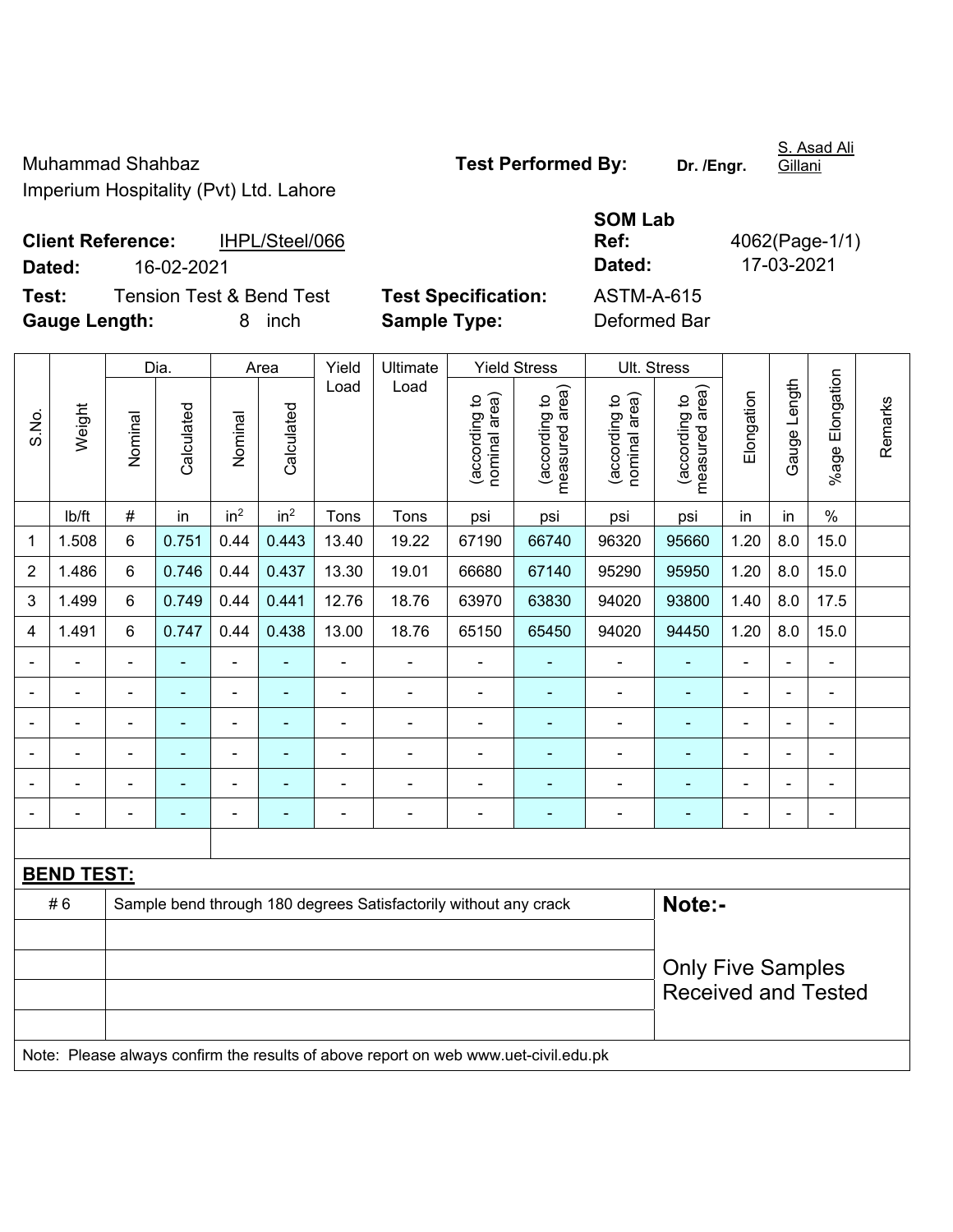S. Asad Ali

**Client Reference:** IHPL/Steel/065

**SOM Lab Ref:** 4063(Page-1/1)

**Dated:** 16-03-2021 **Dated:** 17-03-2021 **Test:** Tension Test & Bend Test **Test Specification:** ASTM-A-615

**Gauge Length:** 8 inch **Sample Type:** Deformed Bar

|                |                   |                          | Dia.           |                 | Area            |                          | Yield<br>Ultimate                                                                   | <b>Yield Stress</b>            |                                 | Ult. Stress                    |                                 |                |                |                 |         |
|----------------|-------------------|--------------------------|----------------|-----------------|-----------------|--------------------------|-------------------------------------------------------------------------------------|--------------------------------|---------------------------------|--------------------------------|---------------------------------|----------------|----------------|-----------------|---------|
| S.No.          | Weight            | Nominal                  | Calculated     | Nominal         | Calculated      | Load                     | Load                                                                                | nominal area)<br>(according to | (according to<br>measured area) | nominal area)<br>(according to | (according to<br>measured area) | Elongation     | Gauge Length   | %age Elongation | Remarks |
|                | lb/ft             | #                        | in             | in <sup>2</sup> | in <sup>2</sup> | Tons                     | Tons                                                                                | psi                            | psi                             | psi                            | psi                             | in             | in             | $\%$            |         |
| 1              | 0.671             | $\overline{4}$           | 0.501          | 0.20            | 0.197           | 5.93                     | 8.82                                                                                | 65420                          | 66420                           | 97230                          | 98720                           | 1.40           | 8.0            | 17.5            |         |
| $\overline{2}$ | 0.674             | $\overline{\mathbf{4}}$  | 0.502          | 0.20            | 0.198           | 5.93                     | 8.84                                                                                | 65420                          | 66090                           | 97460                          | 98440                           | 1.40           | 8.0            | 17.5            |         |
| 3              | 0.667             | $\overline{\mathbf{4}}$  | 0.500          | 0.20            | 0.196           | 5.96                     | 8.82                                                                                | 65760                          | 67100                           | 97230                          | 99220                           | 1.30           | 8.0            | 16.3            |         |
| 4              | 0.670             | $\overline{\mathbf{4}}$  | 0.501          | 0.20            | 0.197           | 6.03                     | 8.89                                                                                | 66550                          | 67560                           | 98020                          | 99510                           | 1.50           | 8.0            | 18.8            |         |
|                |                   |                          |                | $\blacksquare$  |                 | ä,                       | $\blacksquare$                                                                      | $\blacksquare$                 |                                 |                                |                                 |                |                | ä,              |         |
|                |                   |                          | $\blacksquare$ | ÷,              |                 | $\blacksquare$           | $\blacksquare$                                                                      | $\blacksquare$                 | $\blacksquare$                  | $\blacksquare$                 |                                 | $\blacksquare$ |                | $\blacksquare$  |         |
| $\blacksquare$ |                   | $\blacksquare$           | ÷              | ÷,              | ÷               | ä,                       | $\blacksquare$                                                                      | $\blacksquare$                 | $\blacksquare$                  | $\overline{a}$                 | $\blacksquare$                  | $\blacksquare$ | $\blacksquare$ | $\blacksquare$  |         |
|                |                   | $\overline{\phantom{0}}$ | ٠              | ÷,              |                 | $\overline{\phantom{0}}$ | $\blacksquare$                                                                      | $\blacksquare$                 | ۰                               | $\overline{\phantom{0}}$       | $\blacksquare$                  | $\blacksquare$ |                | ÷               |         |
|                |                   | $\blacksquare$           | ä,             | ÷,              | ä,              | L,                       | $\blacksquare$                                                                      | ä,                             | $\blacksquare$                  | $\blacksquare$                 | $\blacksquare$                  | $\blacksquare$ |                | ä,              |         |
|                |                   |                          |                | $\blacksquare$  | ۰               |                          | $\blacksquare$                                                                      | $\blacksquare$                 | $\blacksquare$                  |                                |                                 |                |                | ÷,              |         |
|                |                   |                          |                |                 |                 |                          |                                                                                     |                                |                                 |                                |                                 |                |                |                 |         |
|                | <b>BEND TEST:</b> |                          |                |                 |                 |                          |                                                                                     |                                |                                 |                                |                                 |                |                |                 |         |
|                | #4                |                          |                |                 |                 |                          | Sample bend through 180 degrees Satisfactorily without any crack                    |                                |                                 |                                | Note:-                          |                |                |                 |         |
|                |                   |                          |                |                 |                 |                          |                                                                                     |                                |                                 |                                |                                 |                |                |                 |         |
|                |                   | <b>Only Five Samples</b> |                |                 |                 |                          |                                                                                     |                                |                                 |                                |                                 |                |                |                 |         |
|                |                   |                          |                |                 |                 |                          |                                                                                     |                                |                                 |                                | <b>Received and Tested</b>      |                |                |                 |         |
|                |                   |                          |                |                 |                 |                          |                                                                                     |                                |                                 |                                |                                 |                |                |                 |         |
|                |                   |                          |                |                 |                 |                          | Note: Please always confirm the results of above report on web www.uet-civil.edu.pk |                                |                                 |                                |                                 |                |                |                 |         |

Gillani